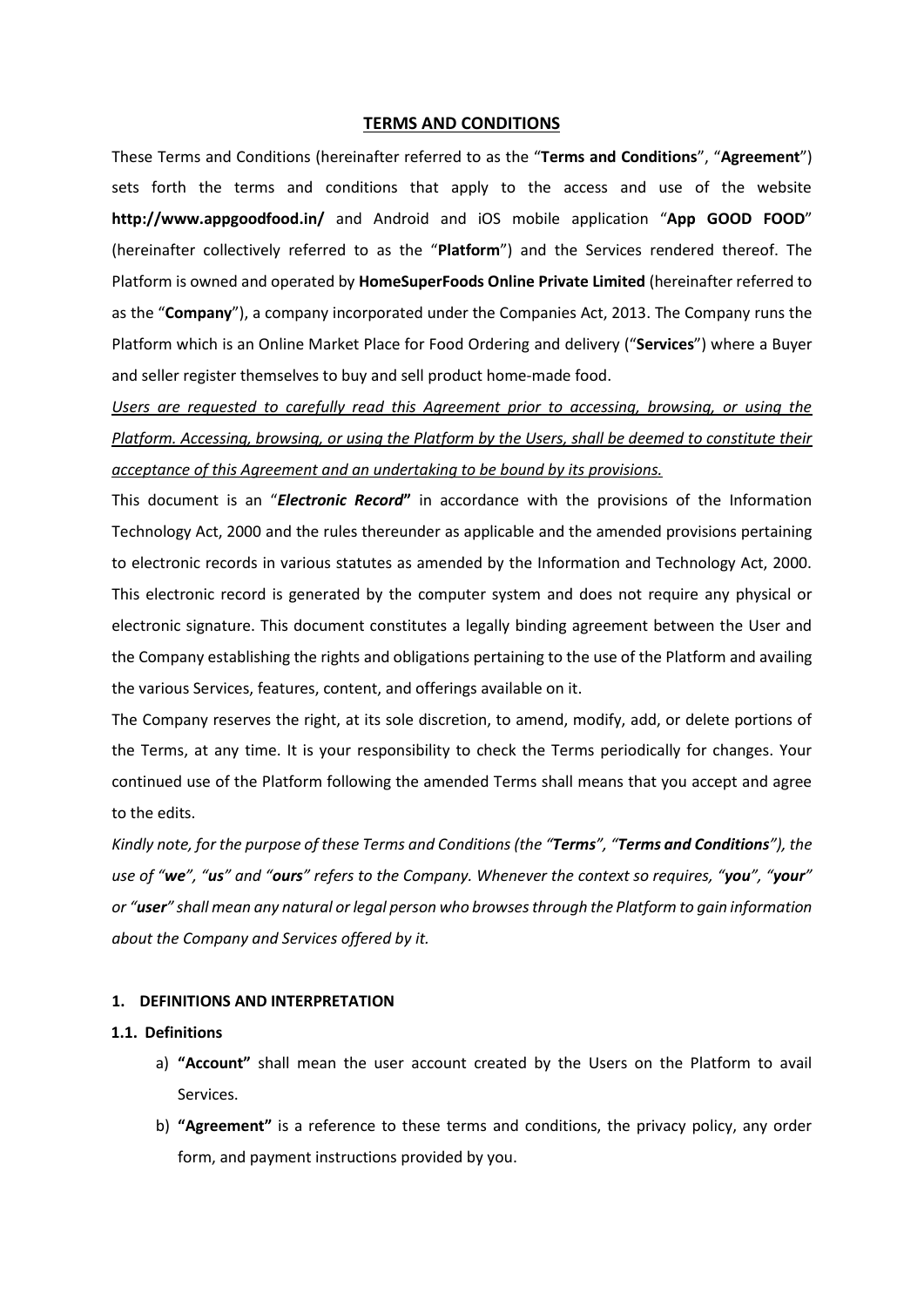- c) **"Applicable Laws"** shall mean any statute, law, rules regulation, ordinance, notification, order, decree, judgment, rule of common law, government approvals, bye-laws or other governmental restrictions or any administrative order or notice in effect as of the date of this Agreement or anytime thereafter.
- d) **"Platform"** are the references to our website **http://www.appgoodfood.in/** or our mobile application **App GOOD FOOD** through which we offer our Services.
- e) **"Services"** shall mean an online marketplace that connects Home-chefs who want to provide Food Services to users looking for home cooked meals available on the Platform from time to time as stipulated herein.
- f) **"User"** shall include any person accessing to this Platform of the Company. The people who sell the food through the Platform are entitled as Seller and the people who buy/ orders the food are entitled as Buyer.

# **2. Interpretation**

Unless otherwise, the context requires in this Agreement:

- a) The terms "you" and "user" shall mean any natural or legal person who browses through the Platform or avail Services through the Platform.
- b) The terms "we", "us" and "our" shall mean the Company.
- c) The "User" and the "Company" shall individually be referred to as the "Party" and collectively as the "Parties".
- d) Words denoting any gender shall be deemed to include those of the other gender.
- e) Words using the singular or plural number also include the plural and singular, respectively.
- f) The terms hereof, hereby, hereto, and derivative or similar words refer to this entire Agreement or specified clauses of the Agreement as the case may be.
- g) The term clause or Schedule refers to the specified clause or Schedule of this Agreement.
- h) Heading or bold type face is used only for the purpose of convenience and shall be ignored for the purpose of interpretation.
- i) Reference to the word include shall be construed as without limitation.
- j) Reference to any legislation or applicable law or to any provision thereof shall refer to any such applicable law as amended, suspended, or re-enacted from time to time.
- k) The headings provided herein are for convenience purposes only and shall not deem to affect or limit any of the provisions hereof.

## **3. REGISTRATION AND ACCOUNT FOR USE OF SERVICES**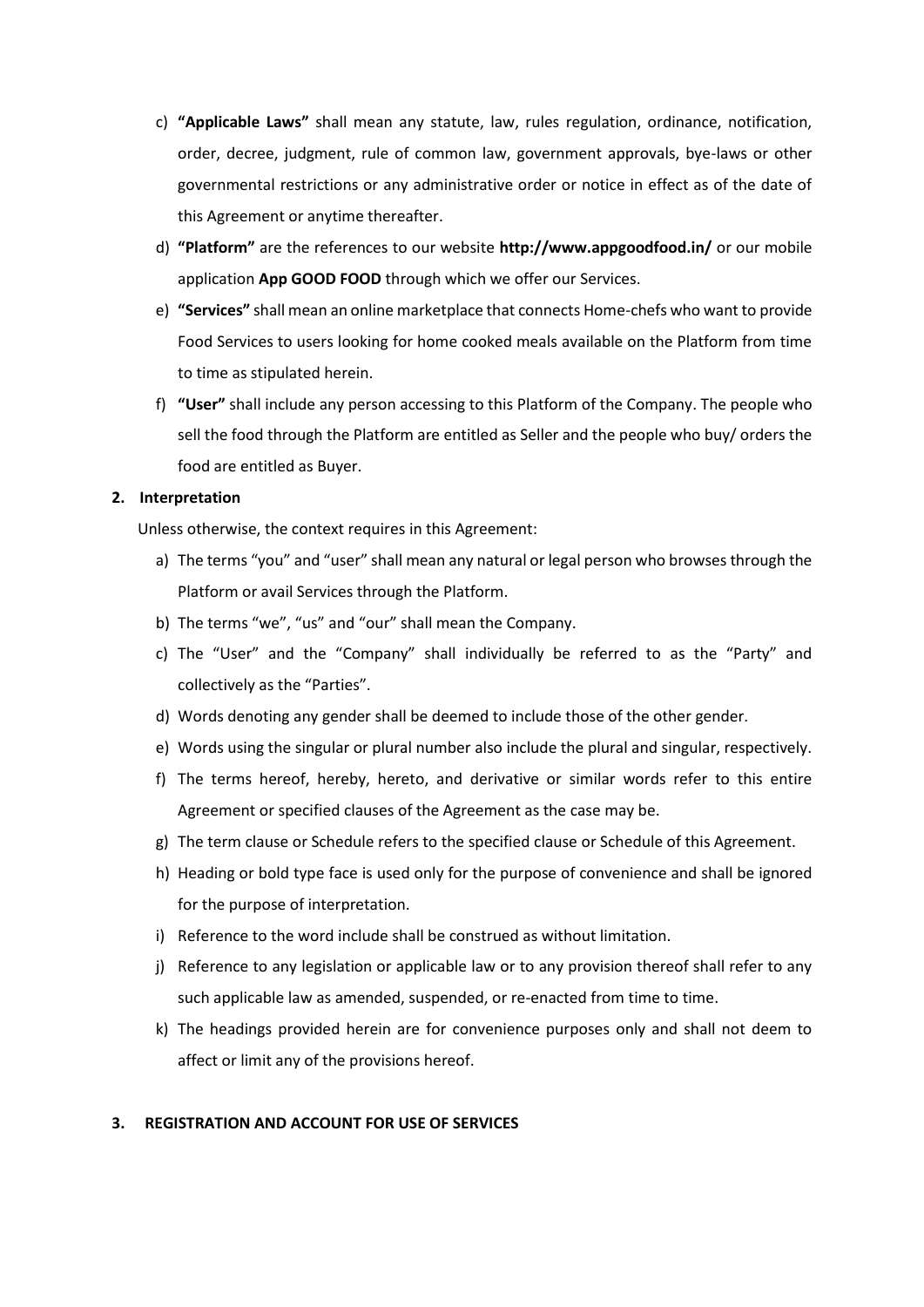- 3.1 To avail Services on the Platform, the Users shall register and create an account with the Platform that would require Personal Information of the Users.
- 3.2 The Company, in order to verify your identity and avoid cases of fraud, theft identity, etc, may verify your personal data by communicating with you and requiring you to provide one-time password (OTP).
- 3.3 In consideration of the use of the Platform by registering with us, you hereby represent that you are of legal age to form a binding contract and are not prohibited from receiving the Services under the laws of India.
- 3.4 The responsibility for all the activities in relation to a User account including maintaining the confidentiality of their username the password shall be solely borne by the concerned User and the Company shall not bear any liability or responsibility for any breach in relation to the same. If the User suspects any unauthorized breach or activity on his/her account, the User shall promptly notify the Company.
- 3.5 You may not use as a username the name of another person or entity or that is not lawfully available for use, a name or trademark that is subject to any rights of another person or entity other than you, without appropriate authorization. You may not use as a username any name that is offensive, vulgar, or obscene.
- 3.6 When you create an account with us, you guarantee that you are above the age of 18, and that the information you provide shall be true, accurate, current, and complete information while registering on the Platform and you shall undertake to update/inform the Company of any change in the information from time to time as it has a direct bearing on the provision of Services provided by or through the Company. You hereby undertake that by registering on the Platform, you are not misrepresenting any information, or your identity and you shall not make any attempt to make any unlawful access to the Platform in order to use the Services thereof.

## **4. ORDER PLACING**

- 4.1 Any contract for availing the Services from this platform is between you and the Company. You agree to take particular care when providing us with your details and warrant that these details are accurate and complete at the time of ordering. You also warrant that the credit or debit card details that you provide are of your own credit or debit card and that you have sufficient funds to make the payment.
- 4.2 Any Services purchased from this Platform are intended for your use only and not for resale.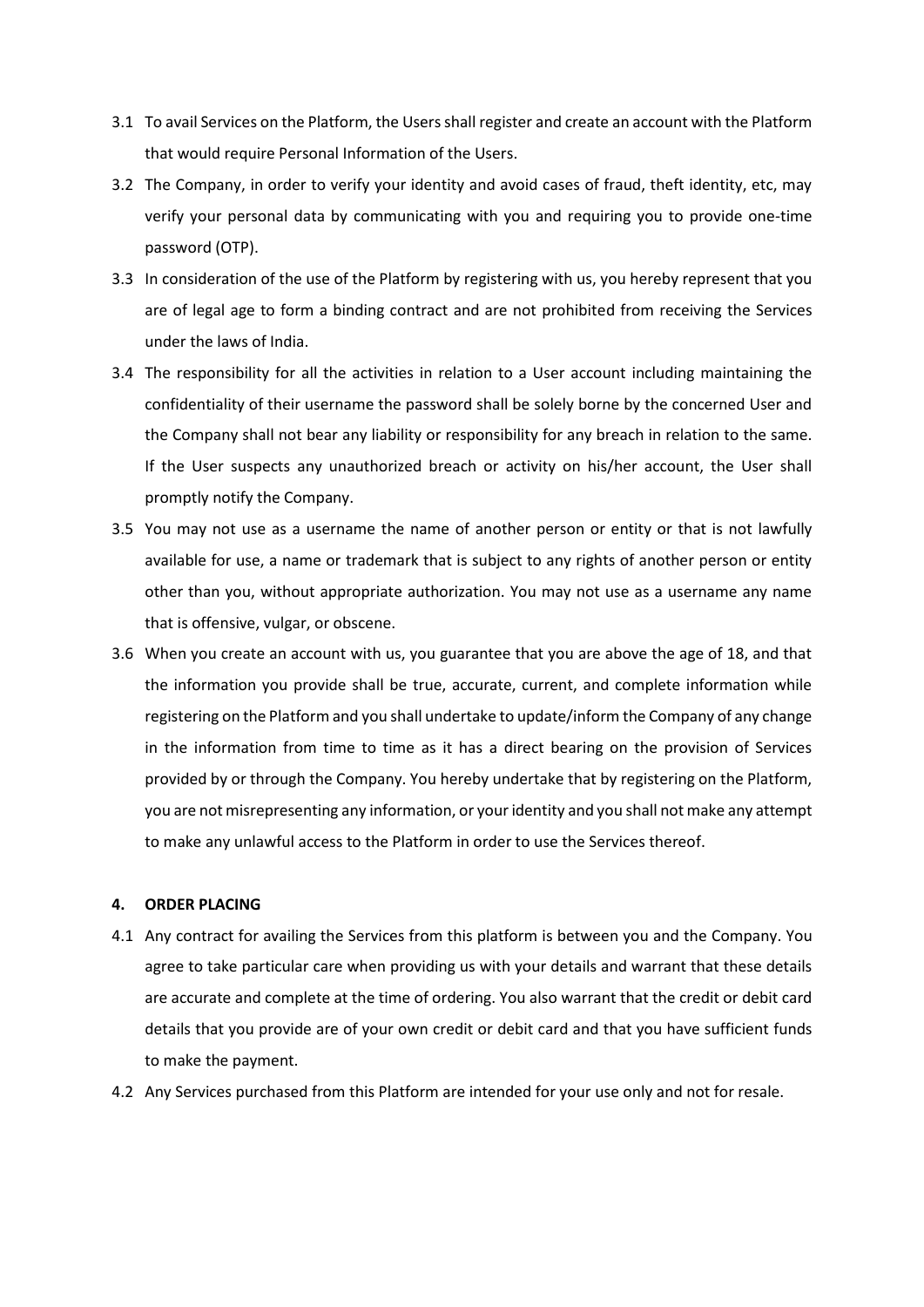- 4.3 When ordering from this Platform you may be required to provide an e-mail address and password. You must ensure that you keep the combination of these details secure and do not provide this information to a third party.
- 4.4 We will take all reasonable care, in so far as it is in our power to do so, to keep the details of your order and payment secure. During instances of negligence on our part we cannot be held liable for any loss you may suffer if a third party procures unauthorized access to any data you provide when accessing or ordering from the Platform.
- 4.5 Any order that you place with us is subject to product availability, delivery capacity and acceptance by us. When you place your order online, we will send you an auto-generated confirmation mail about the same. You must inform us immediately if any details are incorrect. If the product for which you placed the order is not available or if we are not able to your deliver to your location, we will inform you through a phone call or SMS or push notification.

# **5. PRICE AND PAYMENT**

- 5.1 Any order for the supply of food items from this Platform is between you and the Company. You agree to take particular care when providing us with your details and warrant that these details are accurate and complete at the time of ordering. You also warrant that the credit or debit card details that you provide are for your own credit or debit card and that you have sufficient funds to make the payment.
- 5.2 All prices listed on the Platform are correct at the time of publication. We also reserve the right to alter the product catalogue on the Platform.
- 5.3 All prices for delivery by us or a third-party provider assigned by us listed on the Platform are correct at the time of publication; however, we reserve the right to alter these in the future.
- 5.4 The total price for the food including taxes will be displayed at the time of checking out your order. Full payment must be made for all items dispatched ordered by online payment, e.g., Google Pay, PhonePay, PayTM, Amazon Pay, Mobikwik, Freecharge, Airtel Money, JioMoney, PayZapp, or SBI Buddy.
- 5.5 If you choose online payment, you must pay for your order prior to delivery. To ensure that shopping online is secure, your debit/credit card details will be encrypted, thereby preventing the possibility of any third-party accessing your information.
- 5.6 If a customer makes payment for the same order more than once by mistake, the extra amount will be refunded via the same gateway to the source within 7 to 14 working days.

#### **6. DELIVERY SERVICES**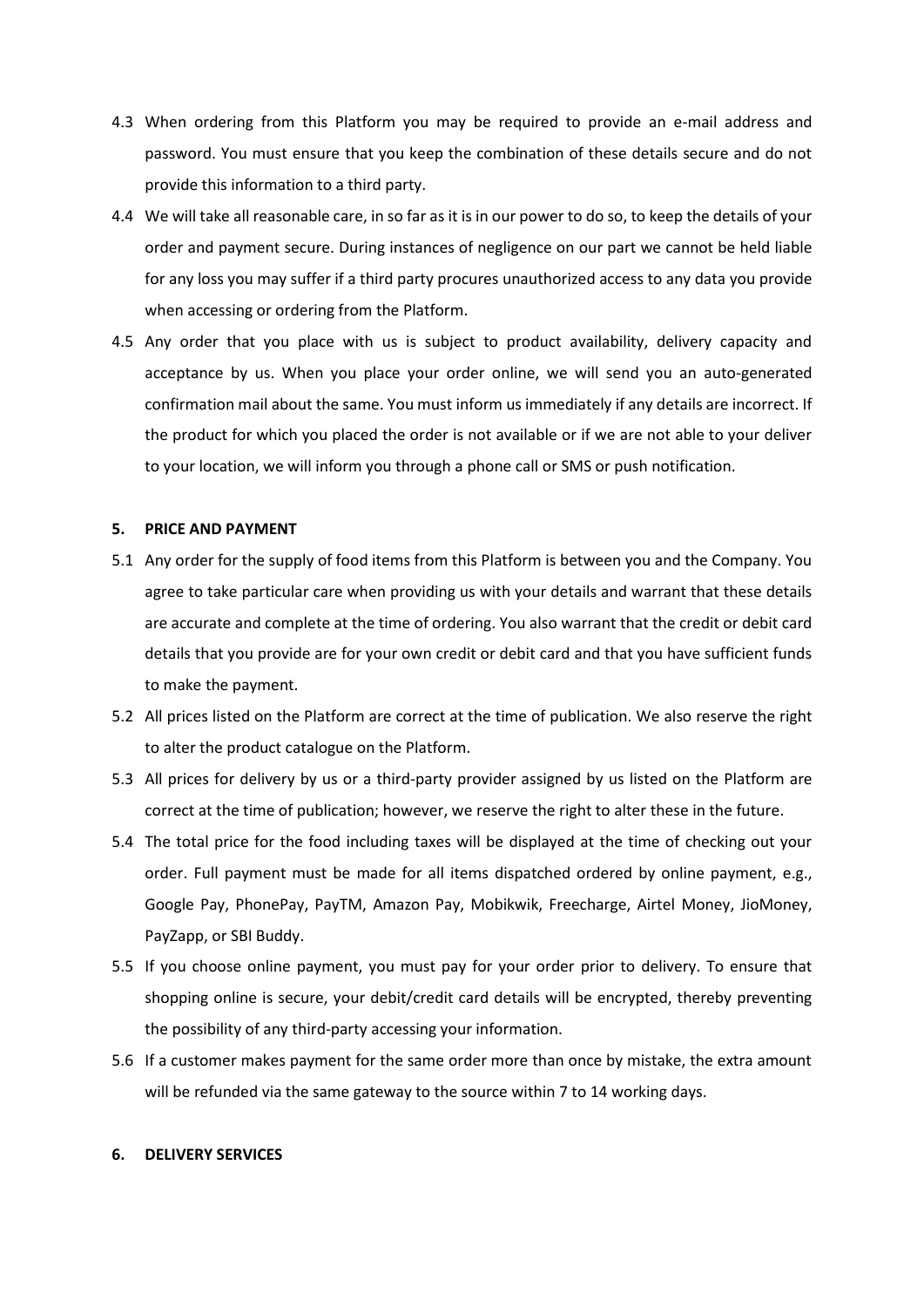- 6.1 Delivery timings quoted at the time of placing the order are approximate and may vary based on factors such as traffic and weather conditions. We do not guarantee that orders will be delivered within the estimated time. The food items you ordered for will be delivered to the address designated and confirmed by you at the time of placing the order.
- 6.2 All orders are delivered by our own delivery network or any other reputed delivery service that we may choose to use from time to time. If the Goods are not delivered within the estimated delivery time quoted by us, please contact us by telephone 72-7485-7485 or email **contact@appgoodfood.in** and we do our best to ensure that you receive your order is delivered as quickly as possible.
- 6.3 If you fail to accept your food when it is out for delivery, or if we are unable to deliver at the stated time due to your failure to provide appropriate instructions, or authorizations, then such order shall be deemed to have been delivered to you and all risk and responsibility in relation to such order shall pass on to you.
- 6.4 You must ensure that at the time of delivery your order adequate arrangements, including access to the premises where necessary, are in place for the timely delivery of your order.
- 6.5 We will try our best to deliver the order to you at the place of delivery as requested by you in your order within the time confirmed. We will inform you if we are unable to meet the estimated delivery time.
- 6.6 We shall not be liable to you for any losses, liabilities, costs, damages, charges, or expenses arising out of late delivery.
- 6.7 Please note that it might not be possible for us to deliver to some locations. If this is the case, we will inform you using the contact details that you provide to us when you make your order and arrange for cancellation of the order or delivery to an alternative address.

## **7. CANCELLATION AND REFUND**

7.1 The terms and conditions with respect to refund and cancellation are delineated under our Cancellation and Refund Policy <https://www.appgoodfood.in/refund.html>

## **8. USER INFORMATION**

- 8.1 You agree to provide us with accurate and complete information wherever and whenever we have requested information to provide delivery.
- 8.2 You authorize us to use, store or otherwise process your personal information in order to enable the delivery of food items to you and for marketing and credit control purposes. These purposes may include the disclosure of your personal information to selected third parties from time to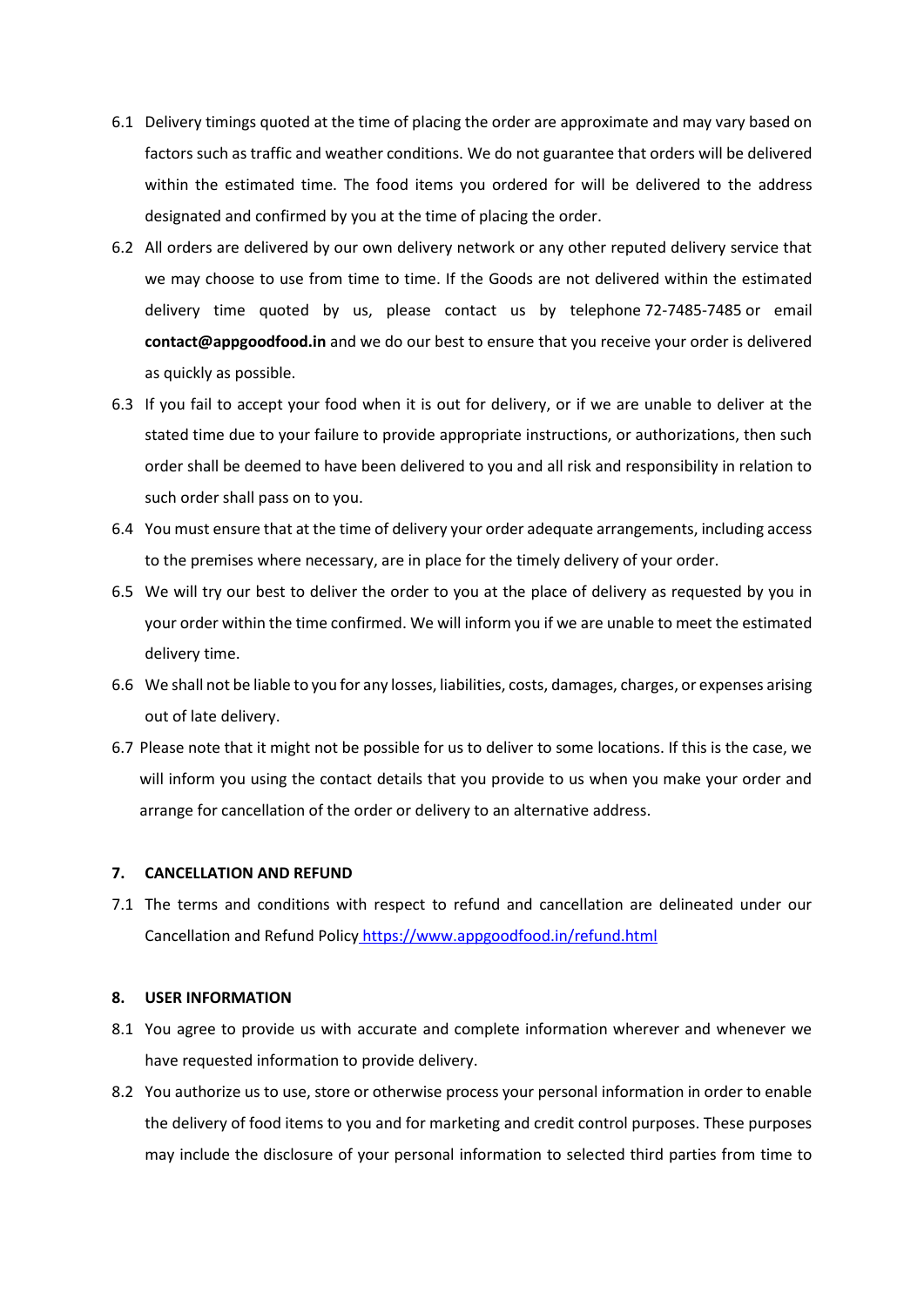time where we believe that the services offered by such third parties may be of interest to you or where this is required by law or in order to provide delivery of food items.

**8.3** You are entitled to request a copy of the personal information we hold on you. Please contact us at **[contact@appgoodfood.in](mailto:contact@appgoodfood.in)** or **72-7485-7485** if you wish to request this information.

#### **9. COMPLAINTS & GRIVIENCES**

9.1 We take complaints very seriously and aim to address your concerns within **7** business days. All complaints should be sent to **contact@appgoodfood.in**. The Customer Support Team can also be reached on **72-7485-7485.**

## **10. CONTENT, INTELLECTUAL PROPERTY, AND PROPRIETARY RIGHTS**

- 10.1 Apart from any content or information provided by a User or any third-party, the ownership and any and all rights, titles, interests in the intellectual property and proprietary information and content on the Platform (Trademarks, Copyrights, Patents, Designs) including without limitation any logos, graphics, slogans, text, content, software, code, illustrations, images, icons, programs, technology, the look and feel of the Platform and the compilation and arrangement of the content and materials on it exclusively belong to the Company, its suppliers and licensors. User's access or usage of the Platform does not confer upon them any right or license in the intellectual property or proprietary information of the Company as stipulated herein.
- 10.2 Users shall not inter alia copy, reproduce, duplicate, republish, transmit, download, post, distribute, modify the aforementioned intellectual property and proprietary information of the Company as aforesaid in any manner whatsoever without the express consent of the Company or use the same for any commercial purposes.
- 10.3 The User shall not use, post, modify, distribute or reproduce any content or material wherein the intellectual property and proprietary rights of such content and material belong to the Company, any third-party or any other person or entity without obtaining the prior written consent of the owner of such rights as aforesaid, failing which the Company shall be entitled to take appropriate action including terminating the usage and registration of such User without any refund or other liability. In the event the intellectual or proprietary rights of a User have been violated or infringed as aforesaid the aggrieved User shall forthwith notify the Company of the same along with adequate proof and the Company shall, in its discretion take necessary and appropriate action thereafter.

## **11. USER OBLIGATIONS**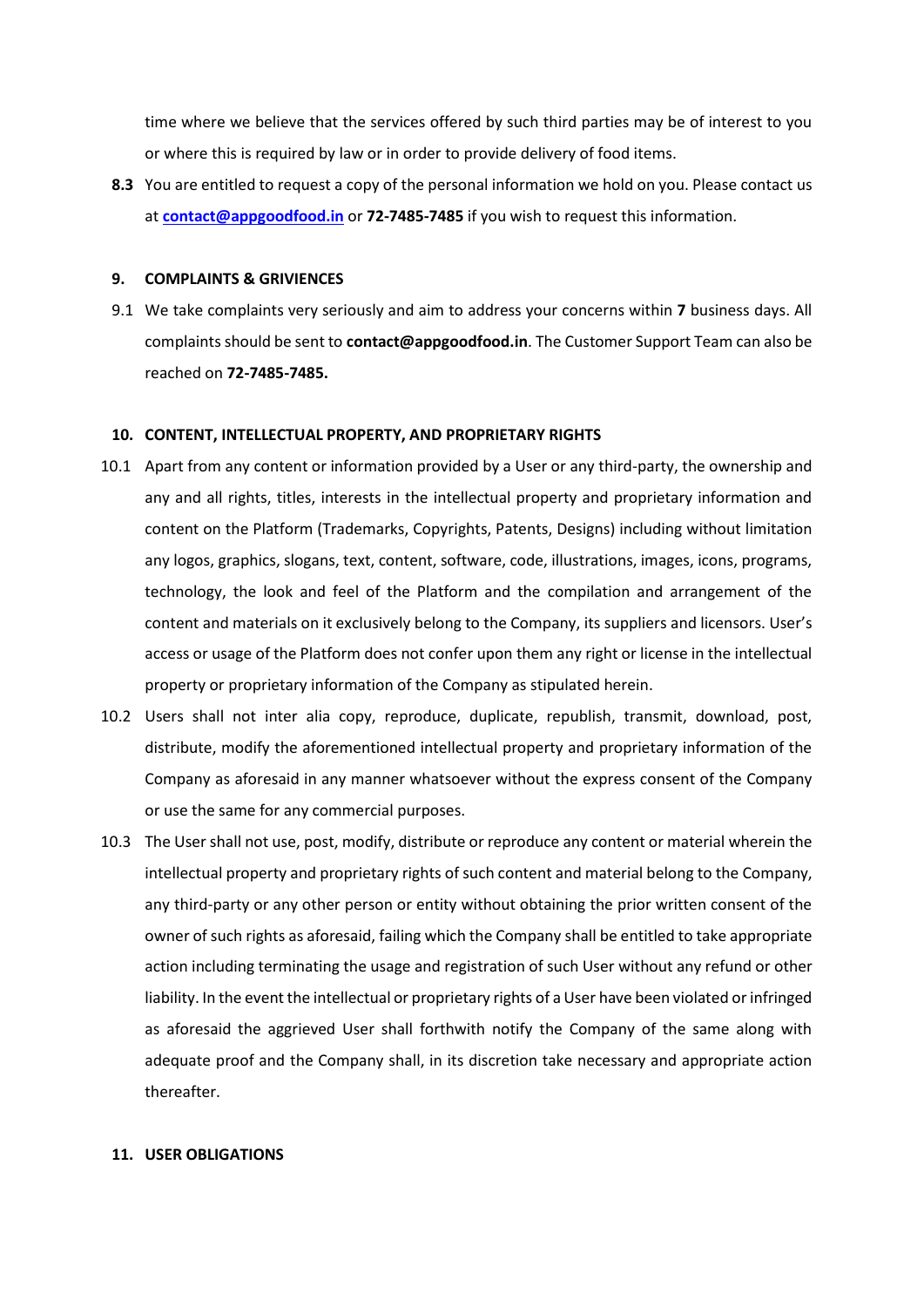- 11.1 The Users shall provide accurate, complete and up to date information at the time of registration and creating an account on the Platform and shall ensure that they possess the rights, titles, and interests in the data, information, and content they submit on the Platform.
- 11.2 The Users agree and acknowledge that the Company shall in its discretion be entitled to verify the information provided by the Users and the Users shall cooperate with and provide adequate proof of the same to the Company as and when requested by it.
- 11.3 The account of the Users and their username and passwords shall solely and exclusively be for their personal use and the Users shall at all times ensure the confidentiality of their username, password, and identification and shall be solely responsible for all activities on his/her account. The Users shall forthwith notify the Company in the event of any unauthorized activity pertaining to their account.
- 11.4 The Users shall maintain abide by all laws, rules, regulations, guidelines, ordinances, and orders in force at all times during the term of this Agreement.
- 11.5 The Users shall maintain the minimum balance required by their respective banks to avail Services and make payments through the Platform. The Company assumes no liability in respect of violation of any of the obligations imposed by the Issuing Bank on the User.

## **12. PRIVACY POLICY**

- 12.1 The usage of the Platform and availing the various Services, and features on offer shall require Users to submit and provide us with their information which the Company shall collect, store and process for the purpose of providing such Services and features to the Users. The Company respects the privacy and confidentiality of the information of its Users; thereby the collection, storage, and processing of their information are governed by the **Privacy Policy** <https://www.appgoodfood.in/privacy-policy.html> instituted by the Company. Users are requested to carefully read the Privacy Policy of the Company and the access and usage of the Platform by the Users implies that they have read and understood the Privacy Policy and agreed to be bound by its provisions.
- 12.2 Maintaining the confidentiality of their username the password shall be solely borne by the concerned User and the Company shall not bear any liability or responsibility for any breach in relation to the same. If the User suspects any unauthorized breach or activity on his/her account, the User shall promptly notify the Company. The Company shall not be responsible for any disclosure of such information by you to the third-party.

#### **13. THIRD-PARTY LINKS AND SERVICES**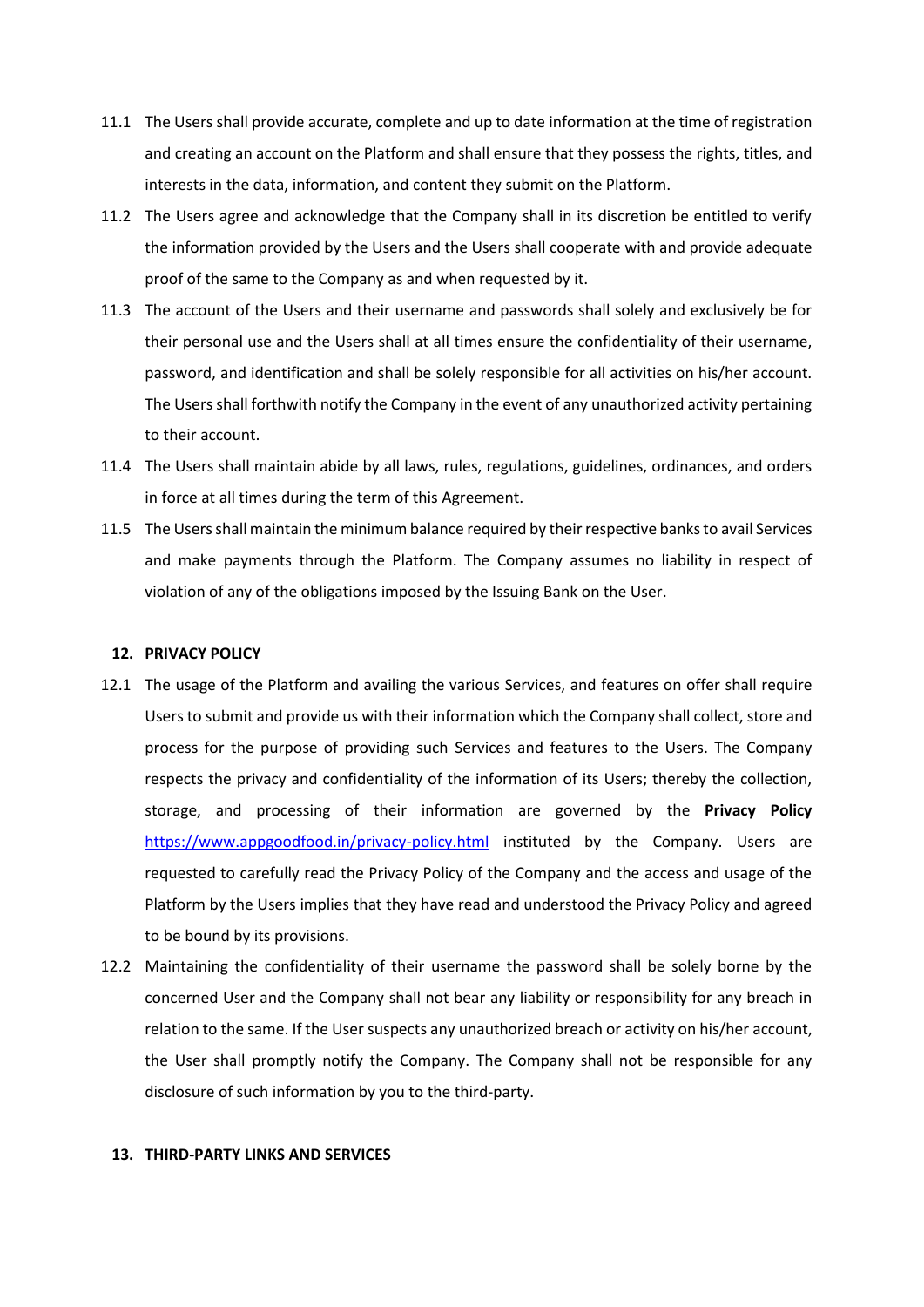- 13.1 The Platform may contain links to third-party apps or websites and the same shall not constitute, in any manner whatsoever the Company's endorsement, sponsorship, or recommendation of such third-party APPs/websites or their products, services, content, and offerings. The Company is not responsible for examining or evaluating any third-party apps/websites and does not make any representation or warranty for their products, services, content, and offerings or their terms and conditions and privacy practices. In the event, a User accesses such apps/websites he/she shall do so at his/her own risk and expense and apprise himself/herself of their terms and conditions and privacy practices.
- 13.2 We use third-party service provider to facilitate payment and withdrawal procedure on the Platform including user verification. By using our Platform, you agree to use of such third-party services by us.
- 13.3 You hereby authorize and give consent to us to send an alert, either to you or through any thirdparty service provider, from time-to-time various information/ alerts/ SMS/ other messages or calls or commercial communication, and other services on the aforesaid listed telephone numbers, whether these numbers are registered with National Do Not Call Registry/ listed in National Customer Preference Register or not. You also confirm that by sending any of such messages/ calls, you shall not hold us or our third-party service provider liable and you cannot institute complaint under the Telecom Commercial Communications Customer Preference (TRAI) Regulations, 2010 or such other applicable regulations including any amendment thereof, as may be applicable from time to time. If you want to stop this service, please write an email to **contact@appgoodfood.in** before the due date and call our support **72-7485-7485**.

### **14. DISCLAIMER**

- 14.1 The Platform and the Services, features, offerings, information, content available on it is available on an 'as is' and 'as available' basis. The Company disclaims any and all warranties, whether express or implied, including without limitation warranties of merchantability, non-infringement or fitness for a particular purpose except for those warranties that cannot be excluded under applicable laws. The Company does not guarantee any specific results from the usage of the Platform.
- 14.2 The Company provides no warranty that:
	- a) The Services will be uninterrupted and free from any bugs or errors;
	- b) The Services will meet your requirement;
	- c) Accuracy or reliability of the results that may be obtained from the use of Services;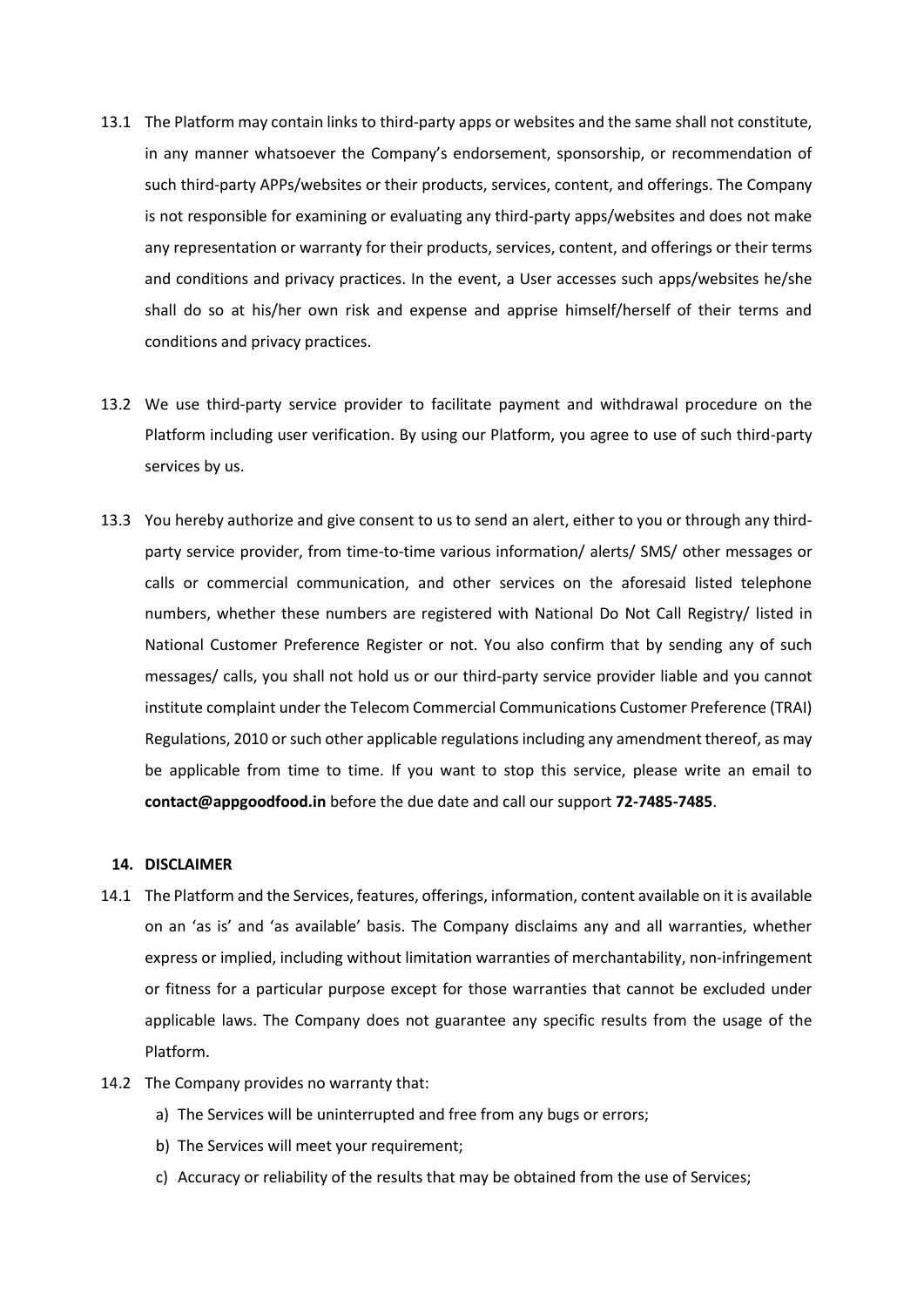- d) The quality of Services, information, or other material obtained by you from or through the Platform will meet your expectation;
- e) The Platform will be compatible with your device;
- f) The accuracy of data provided on the platform
- 14.3 The Company, its officers, directors, employees, affiliates or agents shall not be liable, whether in contract or in tort in any manner whatsoever for:
	- a) any interruptions in the Services;
	- b) delay in access or interruptions on the Platform;
	- c) loss, theft, non-delivery, destruction, corruption, of data;
	- d) any loss or damage incurred as a result of your access or usage of the Platform;
	- e) the occurrence of any viruses, malfunctions, system failures, technical problems in connection with the Platform;
	- f) inaccuracies or omission in the content;
	- g) any other event beyond the control of the Company.
- 14.4 The Platform does not charge any registration or browsing fee; however, User is required to pay to avail Services as stipulated under this Agreement. The Company reserves the absolute right and discretion to modify, amend or update the fee policy from time to time, with or without notice to the Users, which shall become effective immediately after posting the same on the Platform and shall form a part of the Terms and Conditions. Your continued use of the Platform shall be deemed as an acceptance of the amended or modified Terms and Conditions.
- 14.5 In order to render Services, the Company may be required to enter into arrangement or agreements with third-party payment gateways, facilitators or processors for collection, refund, remittance, or payment made by you on the Platform. The Company hereby disclaims all warranty in respect of any of the Services brought to you by the third-party service providers.
- 14.6 The Company shall assume no liability whatsoever in respect of any loss or damage arising directly or indirectly to you or any third-party due to:
	- a) Lack of authorization for any transaction.
	- b) Illegitimacy of the payment method (including debit/credit cards fraud) being used by you.
	- c) Lack of authorization for any transaction made using the Platform.
	- d) The decline of transactions by Issuing Bank for any other reason whatsoever.
- 14.7 The use of the Platform and any resultant connection, exchange, communications, or transaction does not constitute an offer, advice, counselling, recommendation on part of the Company and any loss, liability, expenses, damages, judgments incurred by any User as a result of entering into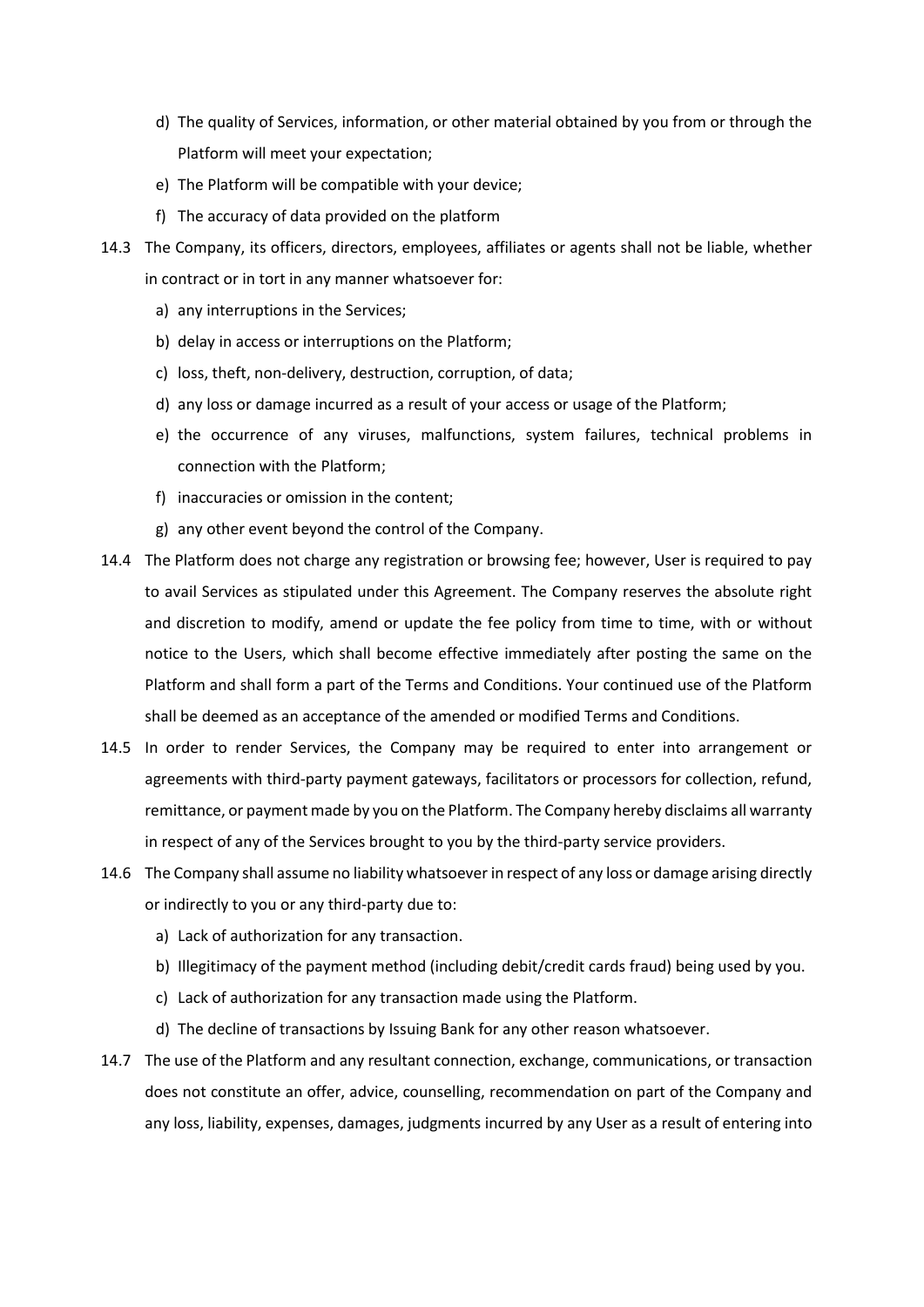a transaction by using the Platform shall solely and exclusively be the responsibility of and borne by such User and the Company shall not bear any liability or responsibility for the same.

#### **15. LIMITATION OF LIABILITY**

- 15.1 Great care has been taken to ensure that the information available on this Platform is correct and accurate. We apologize for any errors or omissions that may have occurred. We cannot warrant that use of this Platform will be error-free or fit for purpose, timely, that defects will be corrected, or that the site or the server that makes it available are free of viruses or bugs or represents the full functionality, accuracy, reliability of the Platform and we do not make any warranty whatsoever, whether express or implied, relating to fitness for purpose, or accuracy.
- 15.2 By accepting these Terms and Conditions, you agree to relieve us from any liability whatsoever arising from your use of information from any third party, or your use of any third-party website, or your consumption of any food or beverages ordered from us.
- 15.3 We disclaim any and all liability to you for the supply of the food items to the fullest extent permissible under applicable law. This does not affect your statutory rights as a consumer. If we are found liable for any loss or damage to you such liability is limited to the amount you have paid for the relevant items. We cannot accept any liability for any loss, damage, or expense, including any direct or indirect loss such as loss of profits to you, howsoever arising. This limitation of liability does not apply to personal injury or death arising as a direct result of our negligence.
- 15.4 We do not accept any liability for any delays, failures, errors or omissions or loss of transmitted information, viruses or other contamination transmitted to you or your computer system via our Platform.
- 15.5 We shall not be held liable for any failure or delay in delivering food items where such failure arises as a result of any act or omission, which is outside our reasonable control such as all overwhelming and unpreventable events caused directly and exclusively by forces of nature that can be neither anticipated, nor controlled, nor prevented by the exercise of prudence, diligence, and care, including but not limited to: war, riot, civil commotion; compliance with any law or governmental order, rule, regulation or direction and acts of third parties.
- 15.6 If we have contracted to provide identical or similar order to more than one customer and are prevented from fully meeting our obligations to you by reason of an event of force majeure, we may decide at our absolute discretion which orders we will fill and to what extent.
- 15.7 The products sold by us are provided for private domestic and consumer use only. Accordingly, we do not accept liability for any indirect loss, consequential loss, loss of data, loss of income or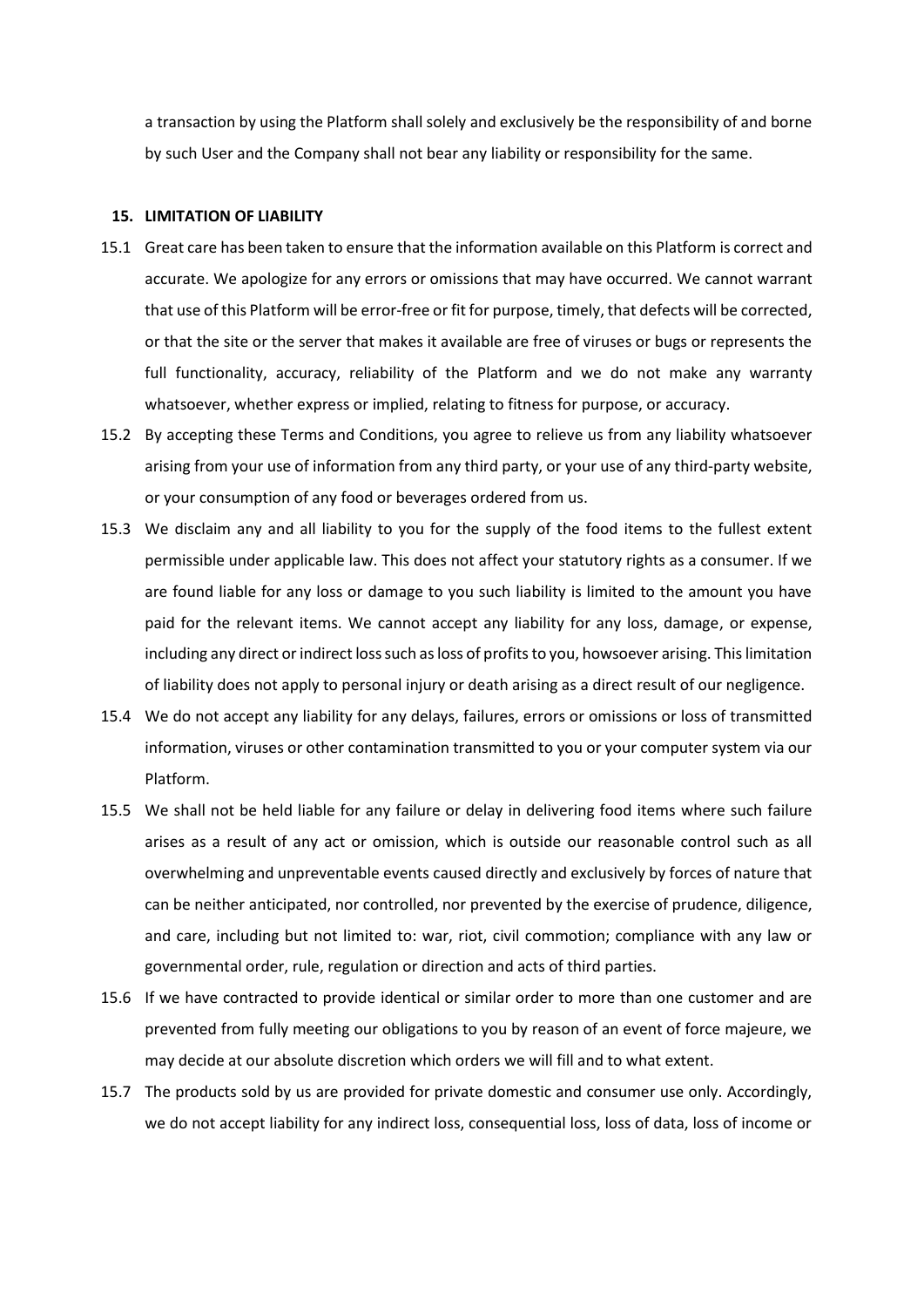profit, loss of damage to property and/or loss from claims of third parties arising out of the use of the Platform or for any products or Services purchased from us.

- 15.8 We have taken all reasonable steps to prevent Internet fraud and ensure that any data collected from you is stored as securely and safely as possible. However, we cannot be held liable in the extremely unlikely event of a breach in our secure computer servers or those of third parties.
- 15.9 In the event we have a reasonable belief that there exists an abuse of vouchers and/or discount codes or in suspected instances of fraud, we may cause the shopper (or customer) to be blocked immediately and reserves the right to refuse future service. Additionally, should there exist an abuse of vouchers or discount codes, we reserve the right to seek compensation from any and all violators.
- 15.10 We will do everything in its capacity to maintain the quality of food supplied we supply. However, in the unlikely event of poor quality of food reported by a customer, our customer support team will take the majority opinion of the customers to whom the same food was delivered on the given day. If a widespread quality issue exists, we will consider the issue and handle it accordingly.

#### **16. FORCE MAJEURE**

We shall not be under any liability for failure to perform any of our rights and obligations under this Terms and Conditions, if such acts of failure are due to any act of God, fire, earthquake, floods, or any natural calamities or transportation embargoes, civil commotion, riots, violence, acts of terrorists, lockdowns, state enemies, or any other reasons or circumstances beyond our control.

#### **17. INDEMNITY**

- 17.1 Users shall indemnify and hold harmless the Company and its representatives, affiliates, partners, contractors, officers, directors, employees and assigns against any and all losses, liabilities, damages, costs, claims, damages including legal expenses that may be incurred by the Company as a result of or arising out of a User's.
	- **a)** breach or violation of the provisions stipulated in these Terms and Conditions.
	- **b)** breach of any representation or warranty
	- **c)** use of the Platform and its content
	- **d)** availing the Services, features, and offerings available on the Platform
	- **e)** violation of the intellectual property or proprietary right of the Company or any third-party
	- **f)** violation of the privacy, confidentiality, information, or any other right of the Company or any third-party.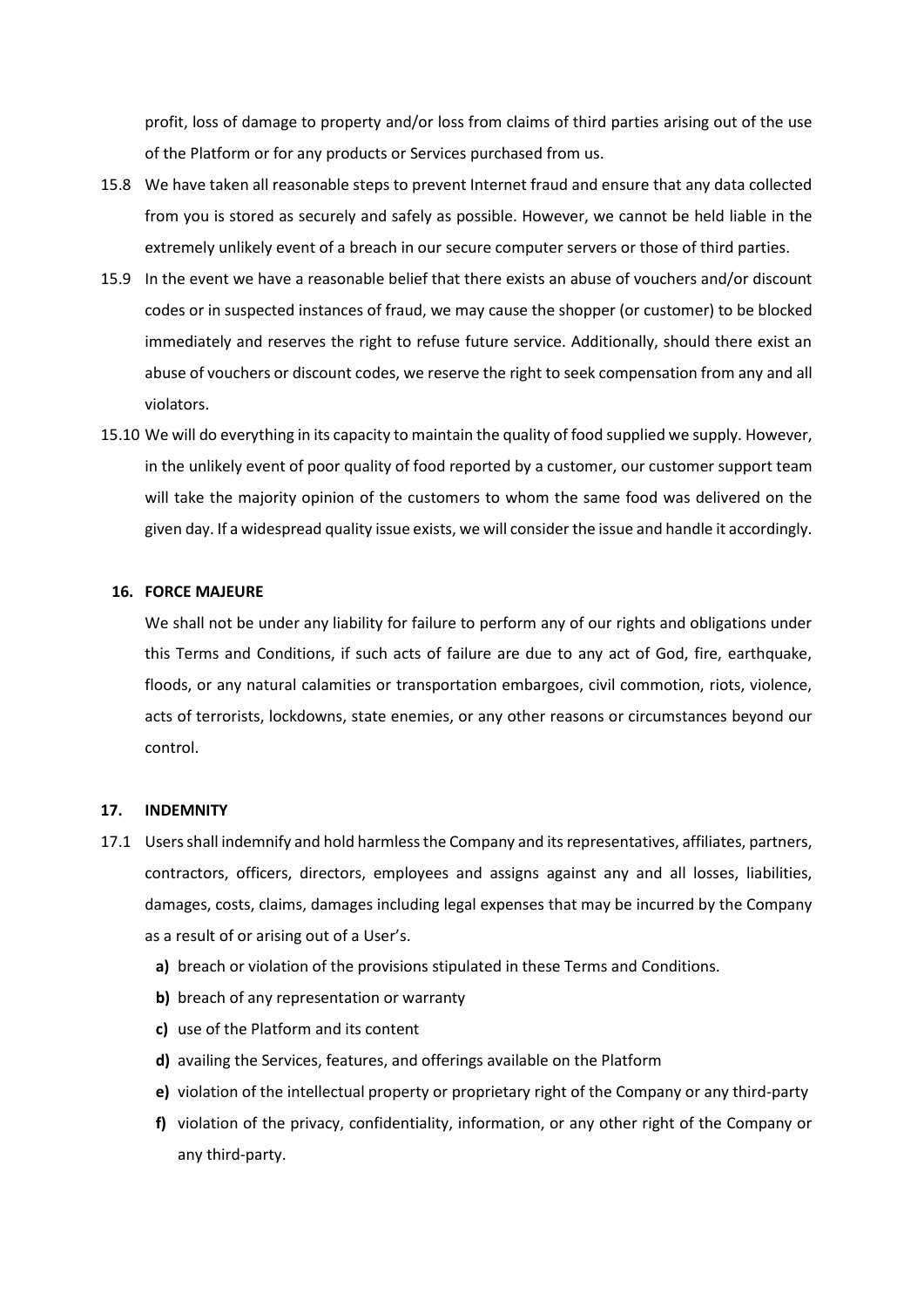- **g)** violation of any Applicable Laws.
- **h)** any act, omission, fraud, misrepresentation on part of the User.
- 17.2 The foregoing right to indemnity shall be in addition to any other right that may be available to the Company in equity or under Applicable Laws and the indemnity rights shall survive the termination of this Agreement and Users usage of the Platform.

### **18. TERM, TERMINATION, AND VIOLATION**

- 18.1 This Agreement shall be valid and continue to be operative as long as the Users continue to use the Platform.
- 18.2 The Users are entitled to terminate this Agreement anytime by discontinuing their usage of the Platform and communicate the same in writing to us.
- 18.3 We shall be entitled to terminate the usage, access, account or membership of a User at any time with immediate effect and with or without cause wherein the term cause shall mean the breach of any of the terms and conditions stipulated in this Agreement or violation of Applicable Laws of a User.
- 18.4 The rights, liabilities, or obligations under this Agreement that may have accrued to us prior to the termination or expiration of this Agreement shall not be affected by such termination or expiration and we shall be entitled to enforce such rights, liabilities, or obligations against the Users regardless of the same.

# **19. RESTRICTION ON USE**

Without limiting the generality of these Terms and Conditions, in using the Platform for the Services, you specifically agree not to post or transmit any content (including review) or engage in any activity that in our sole discretion:

- a) Guidelines and policies;
- b) Is harmful, threatening, abusive, harassing, tortious, indecent, defamatory, discriminatory, vulgar, obscene, libellous, hateful or otherwise objectionable, invasive of another's privacy, relating or encouraging money laundering and gambling;
- c) Constitutes an inauthentic or knowingly erroneous review, or does not address the goods and services, atmosphere, or other attributes of the business you are reviewing.
- d) Violates any third-party right, including, but not limited to, right of privacy, right of publicity, copyright, trademark, patent, trade secret, or any other intellectual property or proprietary rights;
- e) Attempts to impersonate another person or entity;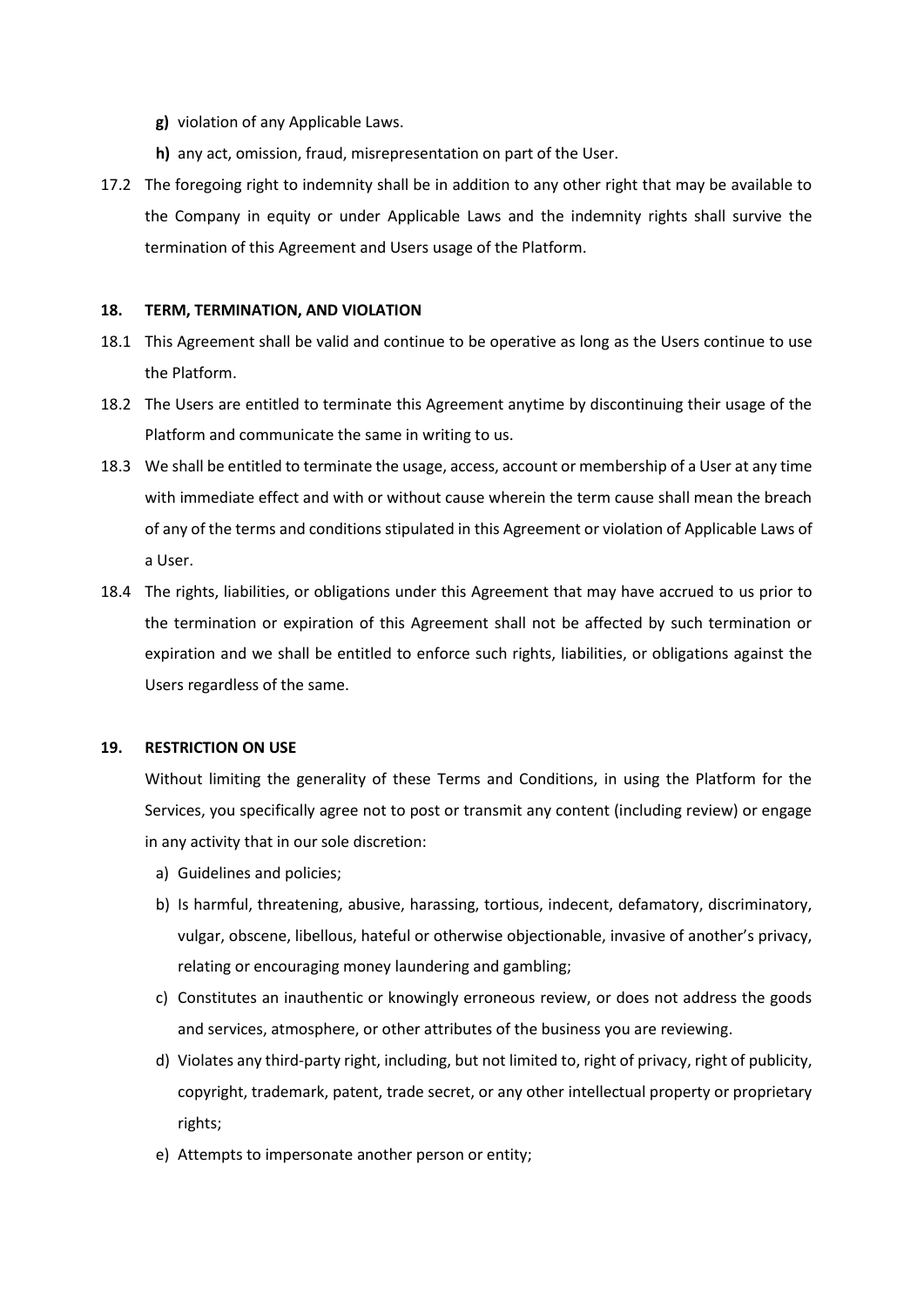- f) Falsely states, misrepresents, or conceals your affiliation with another person or entity;
- g) Interferes with, disrupts, or destroys the functionality or use of any features of the Platform or the servers or networks connected to the Platform;
- h) Hacks or accesses without permission our proprietary or confidential records, records of another user;
- i) Violates any contract or fiduciary relationship (for example, by disclosing proprietary or confidential information of your employer or client in breach of any employment, consulting, or non-disclosure agreement)
- j) Threatens the unity, integrity, defense, security or sovereignty of India, friendly relations with foreign states, or public order or causes incitement to the commission of any cognizable offence or prevents investigation of any offence or is insulting any other nation.
- k) Attempts to do any of the foregoing.

## **20. AMENDMENT AND WAVIER**

- 20.1 We reserve the right to make such changes, amendments, modifications, to this Agreement as it may deem necessary to our discretion from time to time and our decision shall be final and binding regarding the same. The amended Agreement shall be effective and legally binding from the date it is posted and uploaded on the Platform and the same shall constitute sufficient notice to Users of the same. Users are advised to periodically review the Agreement from time to time so as to keep themselves apprised of all such changes and modifications.
- 20.2 No failure to exercise and no delay in exercising any right or remedy under this Agreement shall operate as a waiver thereof. No waiver or consent hereunder shall be applicable to any events, acts, circumstances except those specifically covered thereby.

## **21. SERVERABILITY**

In the event that any provision in this Agreement is found to be invalid or unenforceable, the offending provision shall be severed from the Agreement and the remaining provisions shall continue to be enforceable and operate as originally written.

## **22. NON-ASSIGNMENT**

You shall not assign or transfer or purport to assign or transfer the contract between you and us to any other person.

## **23. SURVIVAL**